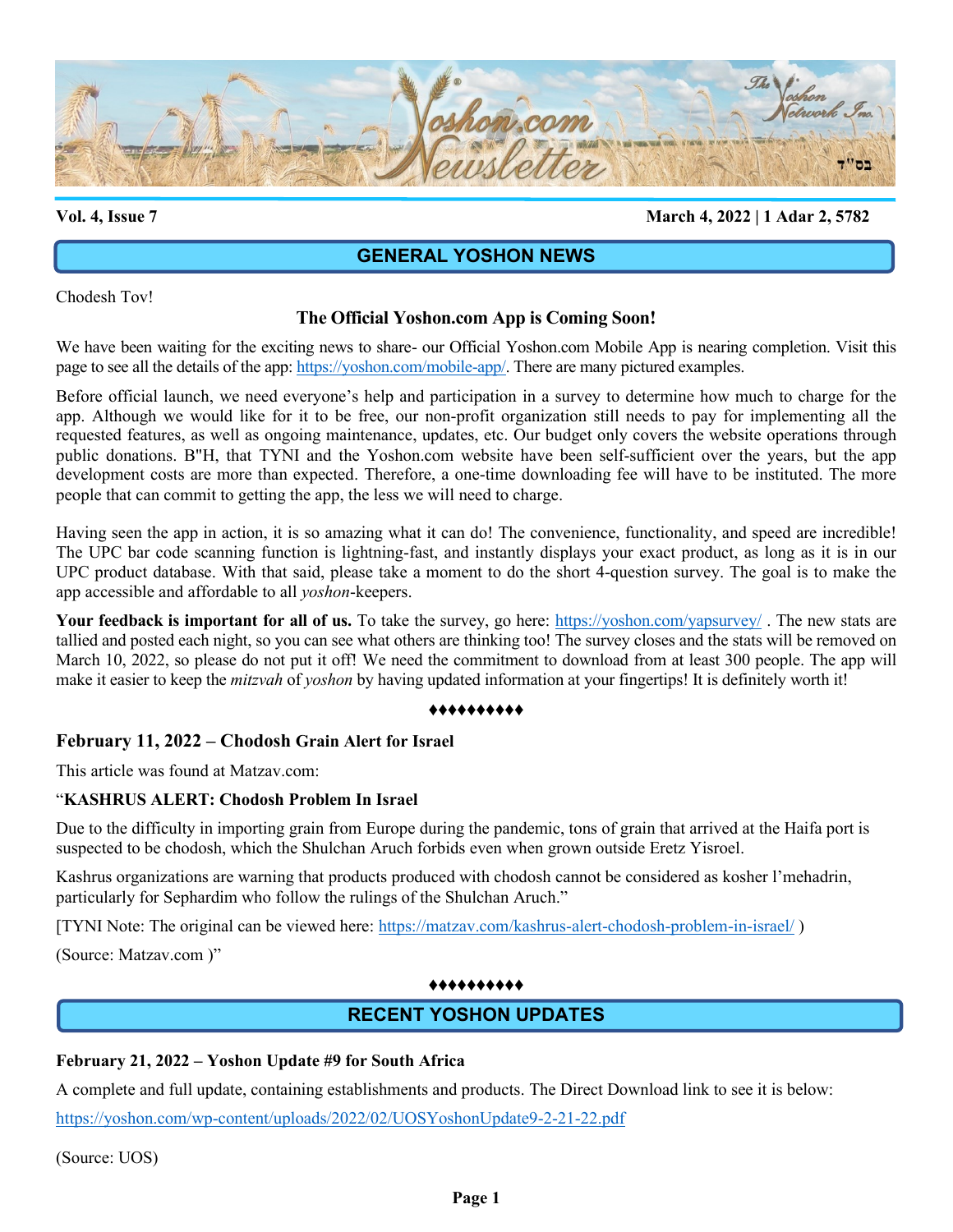#### ♦♦♦♦♦♦♦♦♦♦

## **February 16, 2022 – Revised "Always Yoshon" Hechsherim List**

One *hechsher* was removed and is being looked into. Another, which has two symbols, has been added. The Direct Download link to see it is below:

<https://yoshon.com/wp-content/uploads/2022/02/Always-YoshonHechsherim-2022.pdf>

(Source: TYNI)

#### ♦♦♦♦♦♦♦♦♦♦

## **February 16, 2022 – Updated Yoshon Cereals List**

There was a new cereal added. The Direct Download link to see it is below:

<https://yoshon.com/wp-content/uploads/2022/02/YoshonCerealsListUpdated2-16-22.pdf> (Source: TYNI)

#### ♦♦♦♦♦♦♦♦♦♦

## **February 6, 2022 – Updated Info for Our General Chodosh Cut-Off Dates Chart for 5782**

There were no dates updated, only product types added to the list, and further clarifications, such as the list only applies to products from the USA. We hope the clarifications help make it easier. The Direct Document Download is below:

<https://yoshon.com/wp-content/uploads/2022/02/GeneralDatesUpdated-2-6-22.pdf>

(Source: TYNI)

#### ♦♦♦♦♦♦♦♦♦♦

# **YOSHON PRODUCT OR ESTABLISHMENT ALERTS**

## **February 9, 2022 – Anat Pita Alert**

Short and to the point:

"Anat Pita etc. (only if produced in Johannesburg) is Yoshon with the production date up to and including 09 Feb 22.

Anything Produced 10 Feb or later is not Yoshon."

The Direct Download link to see it is below:

<https://yoshon.com/wp-content/uploads/2022/02/UOSYoshonUpdate8-2-9-22.pdf> (Source: UOS)

#### ♦♦♦♦♦♦♦♦♦♦

# **February 7, 2022 – Coco Praline Alert**

See Alert #2 for details. The Direct Download link is below: https://yoshon.com/wp-content/uploads/2022/02/MK-MiniYoshonUpdate2-2-7-22.pdf

(Source: Montreal Kosher)

#### ♦♦♦♦♦♦♦♦♦♦

# **February 7, 2022 – Pita Royale Alert**

See Alert# 1 for details. The Direct Download link is below: <https://yoshon.com/wp-content/uploads/2022/02/MK-MiniYoshonUpdate1-2-7-22.pdf> (Source: Montreal Kosher)

#### ♦♦♦♦♦♦♦♦♦♦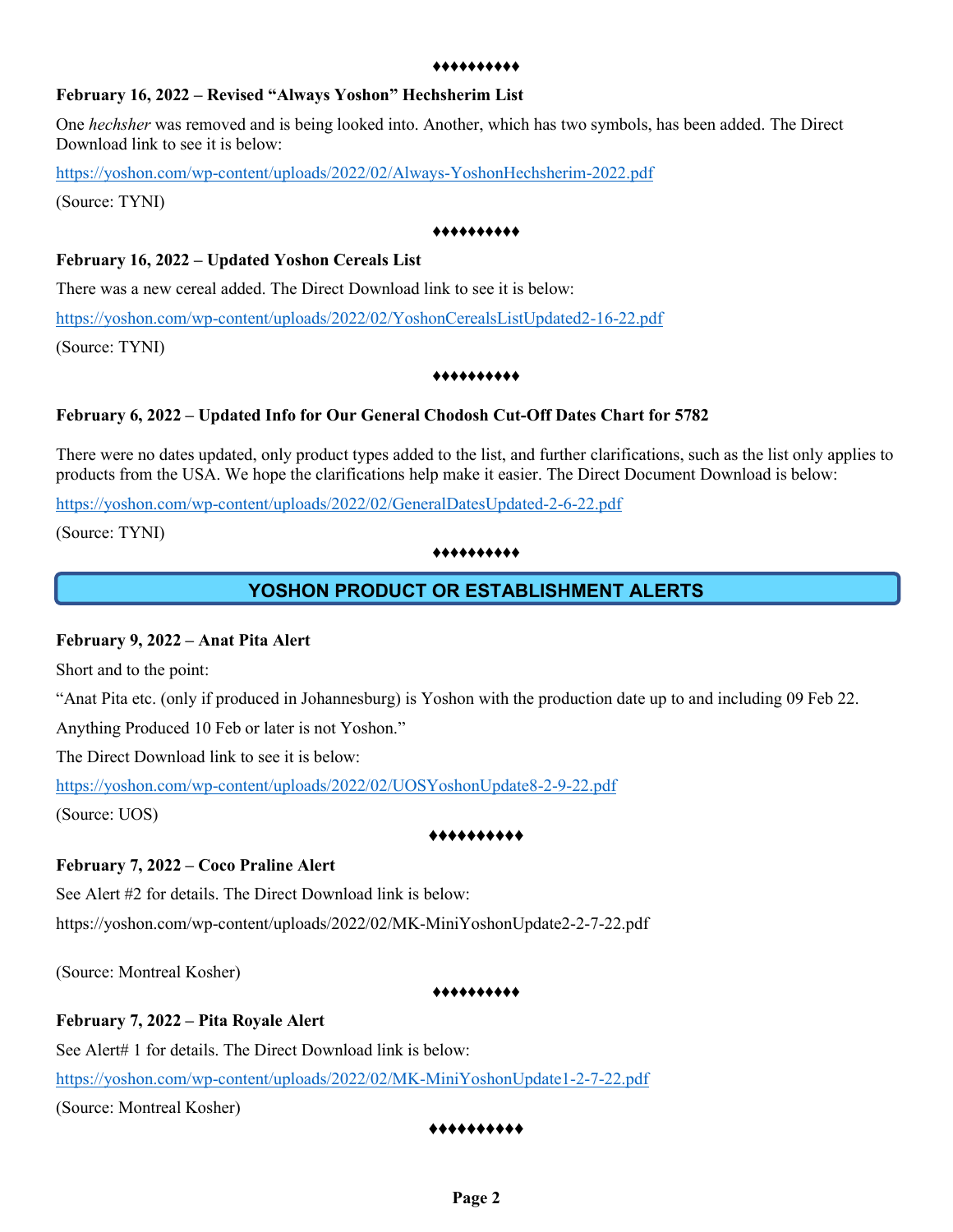# **February 6, 2022 – Kiwi Kids Boxes Kravy Alert**

This notification was sent to us by one of our newsletter subscribers:



(Source: TYNI Research)

### ♦♦♦♦♦♦♦♦♦♦

# **February 6, 2022 – Updated Info for Our General Chodosh Cut-Off Dates Chart for 5782**

There were no dates updated, only product types added to the list, and further clarifications, such as the list only applies to products from the USA. We hope the clarifications help make it easier. The Direct Document Download is below:

<https://yoshon.com/wp-content/uploads/2022/02/GeneralDatesUpdated-2-6-22.pdf>

(Source: TYNI)

### ♦♦♦♦♦♦♦♦♦♦

# **RECALLS AND ISSUES AFFECTING YOSHON OR POTENTIALLY YOSHON PRODUCTS**

## **February 2, 2022 – COR Kosher Gram with Yoshon Alerts and Lots of Good Advice**

- **GREENFIELD NOODLE CO.** has exhausted its stock of Yoshon flour, and is now using Chodosh flour. Chodosh product will not state "Yoshon" next to the expiration date.

- **BARLEY CHECKING REMINDER:** There have been several reports recently of insects found in Gefen Pearl Barley. Many Kashrus agencies recommend that all barley (and in particular Yoshon brands) be checked prior to use. Following are two options for checking:

## **Soaking Method:**

1. Place all the barley you wish to use in a white bowl, and fill the bowl with water, a few inches over the top of the barley.

2. Allow to sit for 15-20 minutes. If insects are present, they will float to the top. If any do, repeat the process, and if no more are then found, the barley may be used.